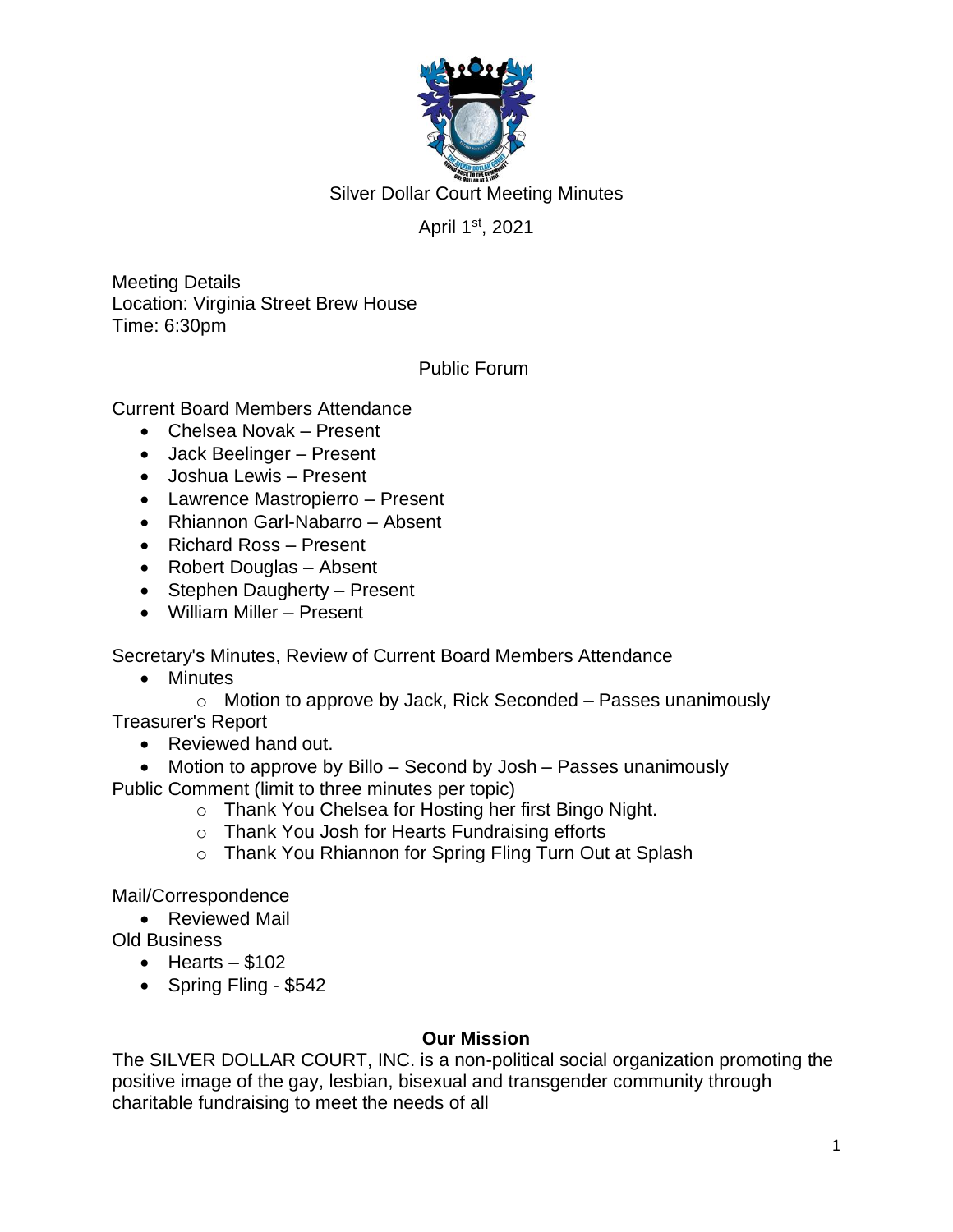

Silver Dollar Court Meeting Minutes

## April 1<sup>st</sup>, 2021

### New Business

- A. Committee Reports
	- 1. Finance Chair: Billo
		- i. No meeting
		- ii. Will have a meeting by next Board Meeting.
			- 1. Steve, Josh and need to Replace Zac
	- 2. Policy & Procedures Chair: Chelsea
		- i. No meeting
	- 3. Sound Chair: Billo
		- i. No Meeting
		- ii. Vote Next Board Meeting for possible Sound Contract
	- 4. Website –Chair: Rhiannon
		- i. No Meeting
		- ii. Billo has been doing great with Facebook
		- iii. Need to advertise we are taking applications
			- 1. Must turn in by start of May Meeting
	- 5. Grievance Chair: Chelsea
		- i. No Meeting
- B. Bills to be paid.
	- a. None
	- b. Storage July
	- c. PO box after that

# Events/Fundraising

- Upcoming events
	- $\blacksquare$  N/A
- Annual Events
	- $\circ$  AIDS Benefit Jack-E
		- TBD Later 2021
	- o Closet Ball
		- $\blacksquare$  April 17<sup>th</sup>
		- We have Judges, Entertainers, and Applications
		- Billos will need to run Music off CDs, Phones ect
		- Pre-Ticket sales going at the door will be suggested donation at Steve's Table

# **Our Mission**

The SILVER DOLLAR COURT, INC. is a non-political social organization promoting the positive image of the gay, lesbian, bisexual and transgender community through charitable fundraising to meet the needs of all